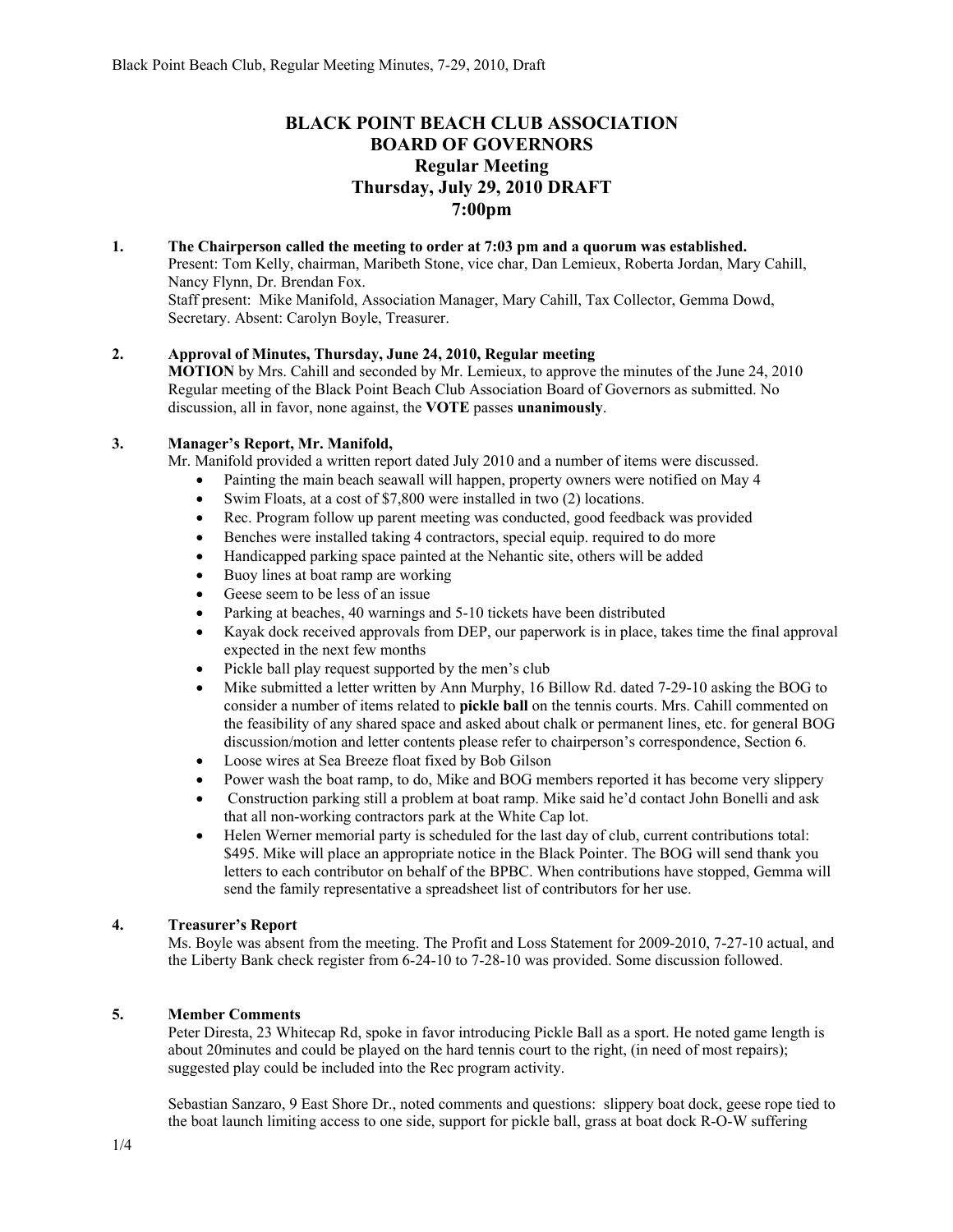from truck parking, Bellaire parking area was backed up onto the road due to boat launching, question on zoning permit fees and what they are used for? Harbor Management fee is paid, permanent pilings should be ok.

Will Fountain, 31 Whitecap Rd., comments and questions: supports pickle ball and making one hard court available, questioned details of any ATT equipment install at a beach site, suggested complimentary plantings, noted boards at the boardwalk (East Lyme) removed and maybe could be salvaged for kayak dock, replace the Billow bench, question on safety use of Jersey barriers, noted overgrown fire hydrant at Sea Spray and Sunrise, storage yard (Billow) do inventory and clean up junk, consider putting in permanent high tide height dock pilings. He asked if board could discuss pickle ball while members were present.

Angela Taylor, 63 East Shore Rd., read a written statement and provided copies to BOG members at the meeting. Her topics include: Zoning regulations noting some arbitrary and subjective applications of regulations. Suggests ZEO should communicate in writing to members, avoiding unannounced visits, possibly BPBC compile list of e-mail addresses to expedite, etc. Notice to the BOG that the ZEO may be the only official member of BPBC that members see, and he can be the "face" of BPBC. Noted a lack of transparency between community and Zoning Commission, and that it is the Zoning handling process most in question.

Barbara Johnston, 35 Sea Crest, offered support for hiring a Zoning Commission secretary, asked zoning question at 48 East Shore and dates of legal notice posting.

End of member comments

#### **6. Chairperson's report and Correspondence, Mr. Kelly Correspondence:**

Mr. Kelly noted new vacancies on the zoning commission. Mrs. O'Neil and Mr. Sullivan are stepping down from the Zoning Commission effective July 31, 2010.

1. Formal Motion to act on the Zoning Commission request for a recording secretary. Mr. Kelly spoke with Karen Zimitruk who indicated she would be interested in secretarial work for the Zoning Commission. Some BOG discussion followed.

**MOTION** by Mr. Kelly and seconded by Dr. Fox to discuss the Zoning Commission's request for a paid recording secretary, and to authorize the Zoning Commission to hire and pay using the ZBA pay rate. Some discussion, all in favor, none against, **VOTE passes unanimously**.

2. Discussion on Zoning Commission candidates and appointments.

**MOTION** by Ms. Flynn and seconded by Mrs. Jordan, to appoint **Mr. John Manuck from an alternate to a regular member of the Zoning Commission, for two (2) years, his current term ending July 31, 2012**, to fill a vacancy by Mrs. Marianne O'Neil. No further discussion, all in favor, none against, **VOTE passes unanimously.** 

**MOTION** by Mrs. Maribeth Stone and seconded by Mrs. Cahill to approve moving Ms. Sharon Sklar from an alternate to a regular member of the **Zoning Commission**, pending her acceptance, to fill a vacancy by Mr. John Sullivan:

**Ms. Sharon Sklar, regular member, term ending July 31, 2013.**

No further discussion, all in favor, none against, **VOTE passes unanimously**.

**MOTION** by Mr. Kelly and seconded by Mr. Lemieux to re-appoint the following members to the **Zoning Board of Appeals (ZBA)**, each for a term of three (3) years. Ms. Joyce Wojtas, regular member, term ending July 31, 2013 Mr. Phil Hagaman, regular member, term ending July 31, 2013

Mrs. Anita Schepker, alternate member, term ending July 31, 2013

No further discussion, all in favor, none against, **VOTE passes unanimously**.

Mr. Kelly and Mrs. Jordan, (administration committee), agreed to meet and draft a new term spreadsheet with listings for Zoning and ZBA.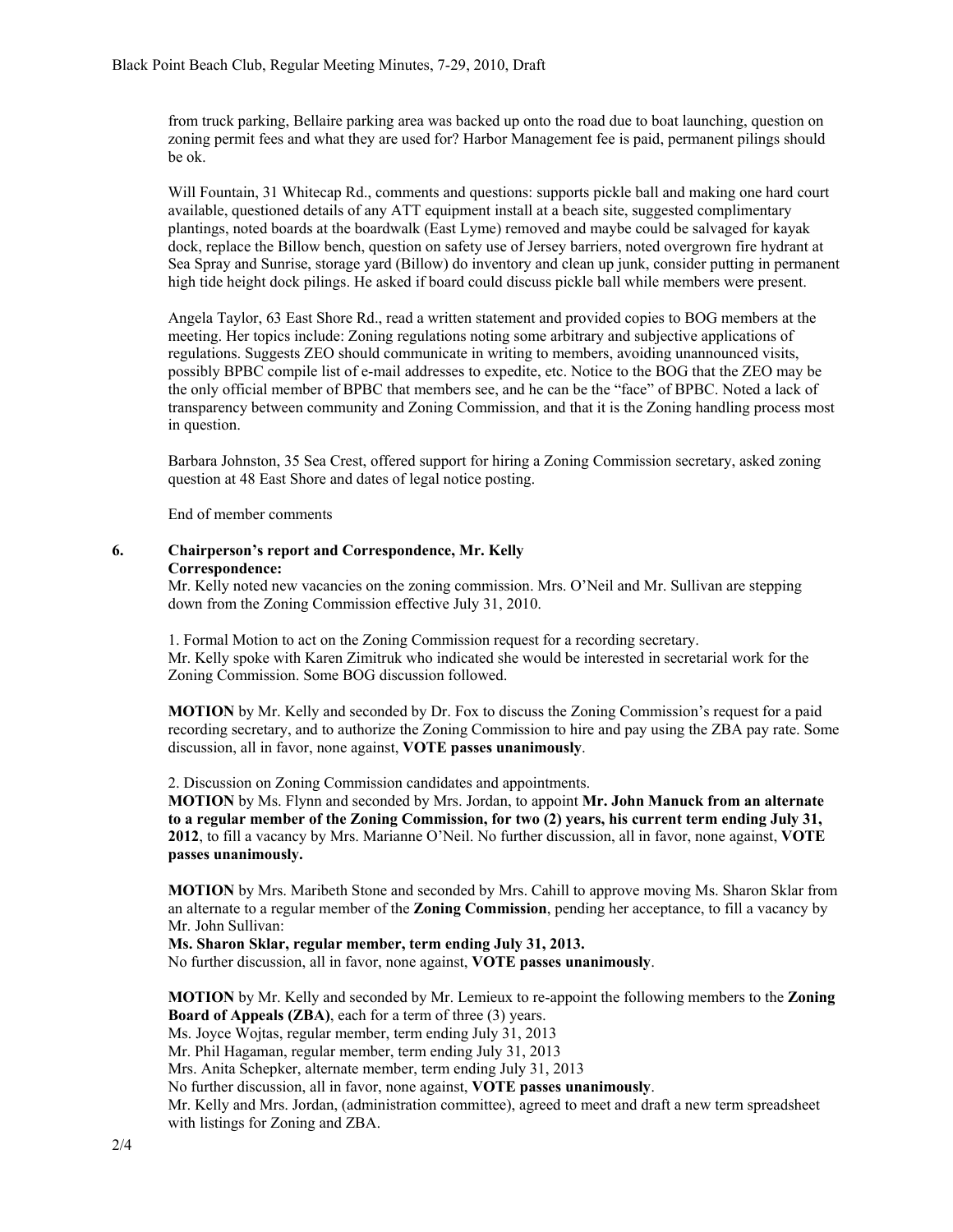Correspondence received 7-29-10 from Ms. Anne Z. Murphy regarding allowing pickle ball on the hard courts. Letter read aloud to the BOG. General notes: What is "pickle ball", what (if any) is the cost, what equipment may be required, can pickle ball be played at the same time as tennis, what chalk or line markings will be on the courts, etc. ?

Discussion by the board followed with comments and questions on the sport details and what to do for the remainder of this season.

**MOTION** by Mr. Kelly and seconded by Dr. Fox, to allow Pickle Ball to be played on one (1) hard tennis court, the East hard court, on a first come first serve basis, using chalk lines for the duration of the year. Some discussion followed:

## **VOTE in favor: Mr. Kelly, Mr. Lemieux, Dr. Fox, Mrs. Jordan, Mrs. Stone and Ms. Flynn. VOTE against: Mrs. Cahill**

**Vote passes.**

**Correspondence**, items received electronically were forwarded to the Board of Governors as e-mail attachments, some items were handed out at the meeting, and others sent posted PO BOX US mail. 6-30-10, Marianne O'Neil, US post letter to Mr. Kelly, notification of ending her zoning appointment after 10 years on July 31, 2010.

7-10-10, B. Johnston, 35 Sea Crest, zoning letter mailed to BOG @ PO Box, Zoning replied to her 7-15-10, Daniel Mullins, 85 East Shore, e-mail, BP sticker name change, secretary to reply for Mr. Kelly 7-19-10 John Sullivan, Zoning Chair, e-mail topic certificate of occupancy

7-19-10 John Carey, e-mail regarding BP Road Race on behalf of Helen Carey, Saltaire Ave.

7-21-10 Ed O'Connell notification Maureen Lowney is appealing to the Superior Court the ZBA decision against a Dog Grooming business in her garage.

7-23-10 Gene Massey, e-mail to Mike Manifold and response from Mike on golf tourney info.

7-28-10 Tom Kelly to John Sullivan, e-mail asking for support paperwork ZEO hiring

7-29-10 Gemma Dowd, e-mail Helen Werner Rec Program party contributions to date \$495.00.

7-29-10 Angela Taylor, 63 E. Shore, hand out and read, to BOG on Zoning Commission and ZEO

7-29-10 Anne Z. Murphy, e-mail to Mike Manifold regarding Pickle ball

7-29-10 Marianne O'Neil Zoning mailing to BOG, multiple documents

7-29-10 Sebastian Sanzaro, e-mail background letter for membership to the Zoning Commission

7-29-10 Sebastian Sanzaro, e-mail to BOG regarding Zoning/ZEO concerns

3. Discussion of "BP" parking decal. The board took into consideration concerns expressed by Daniel Mullins in his July 15 e-mail requesting BPBC change the car parking decal from "BP" to read "Blk.Pt." After some discussion, it was agreed that no action would be taken at this time. A BOG response e-mail will be sent to Mr. Mullins by Mrs. Dowd.

## **7. Tax Collector's Report, and Zoning liaison comments, Mrs. Cahill**

Mrs. Cahill reported collecting approx. \$143,173. in taxes with another \$18,000 due to the assessors office by Aug. 2. She asked members to please send in payment to avoid unnecessary overdue fees and mailings. A brief discussion followed.

Mrs. Cahill speaking as zoning liaison supported hiring a Zoning secretary. She felt zoning members should be allowed to more fully participate during meetings and not be concerned with taking notes and then filing against increasingly shorter deadlines.

## **8. Committee Reports**

 Administration: No new comments. It was noted for the record that BOG members appointed to the Admin committee for 2010-2011 are: Roberta Jordan, Marybeth Stone, Nancy Flynn and Brendan Fox. Capital Improvements: No new comments. It was noted for the record that BOG members appointed to the Capital Improvement Committee for 2010-2011 are Tom Kelly and Dan Lemieux. Liaison members 2010-2011 are:

Zoning: Mary Cahill; ZBA: Tom Kelly; Recreation Program: Roberta Jordan

## **9. Old Business**